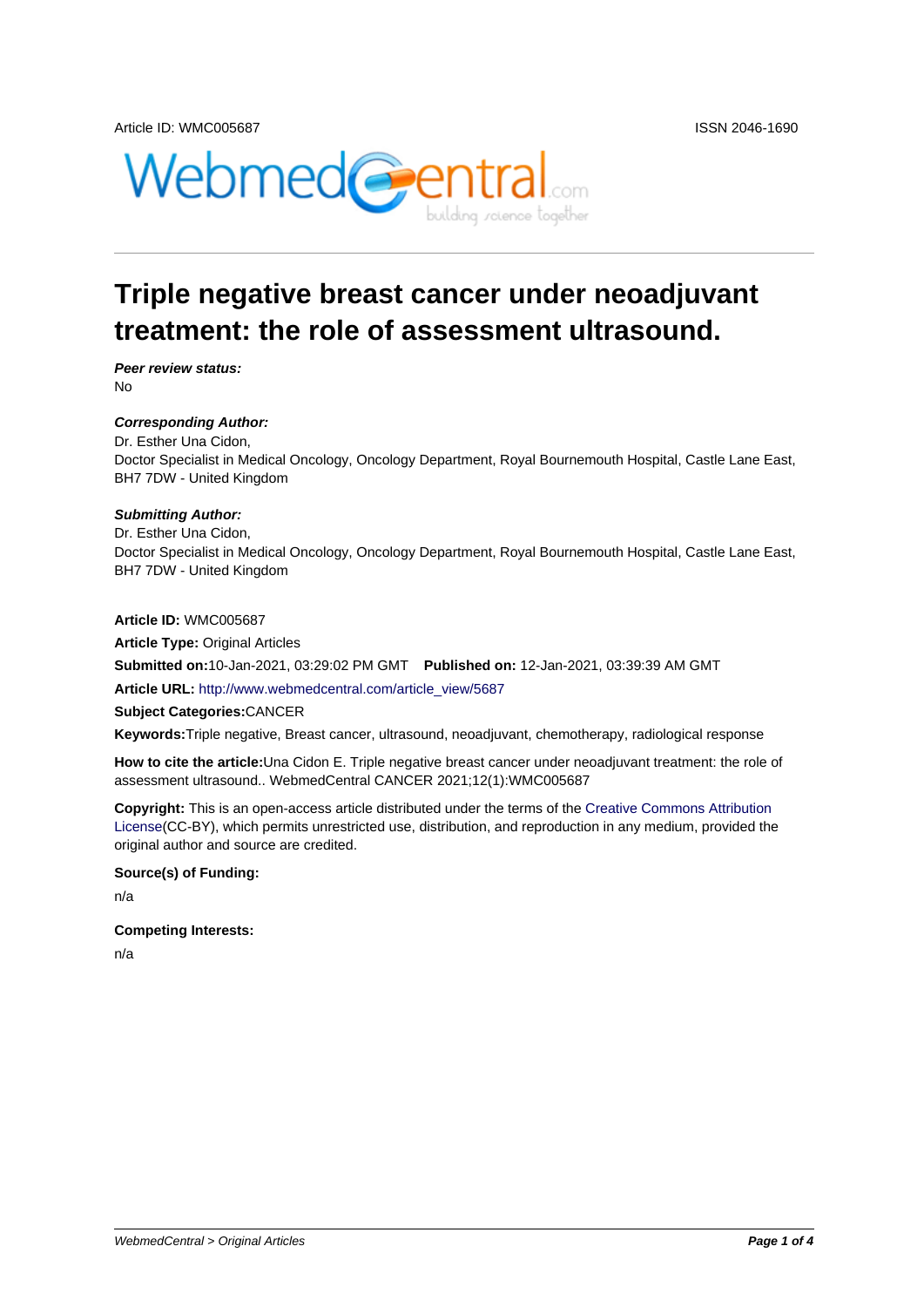# **Triple negative breast cancer under neoadjuvant treatment: the role of assessment ultrasound.**

**Author(s):** Una Cidon E

## Abstract

Triple-negative breast cancer is a separate entity that comprises several molecular subtypes driven by specific genetic alterations that might potentially be targeted. However, currently most patients continue to receive standard chemotherapy regimens.

Neoadjuvant treatment is accepted for larger tumours and locally advanced disease as it might offer surgical and oncological advantages; among them, it allows a live assessment of tumour sensitivity to treatment, leading to a prompt discontinuation of ineffective therapies to avoid unnecessary toxicities.

It is well known that TNBC is very responsive to chemotherapy, with high rates of pathologic complete responses that can also be quite rapid.

In this scenario, an accurate assessment of residual tumour size and extension becomes crucial for an adequate surgical planification and a prognostic prediction.

Patients should be assessed before, half-way through neoadjuvant chemotherapy and at the end of this treatment. It seems that MRI is the most accurate technique to assess this, but ultrasound and mammogram are the most widely used. $\hat{A}$ 

In this context of uncertain diagnosis, we decided to evaluate our results in an audit of TNBC patients receiving neoadjuvant treatment. Our aim was to know the role of ultrasound alone in assessing the pathological response in our patients.

## **Background**

Triple-negative breast cancer (TNBC) is a heterogeneous subgroup of breast cancer (BC) defined by the lack of oestrogen receptor (ER), progesterone receptor (PR), and human epidermal growth factor receptor 2 (HER2). This entity comprises several histological and molecular subtypes driven by specific genetic alterations. These could potentially be targeted, however, most of these patients continue nowadays to receive standard chemotherapy regimens.

Neoadjuvant treatment is considered standard for

patients with larger tumours (> 2.0 cm) and locally advanced disease [1] as this might offer surgical and oncological advantages, such as reduction in tumour size which might allow surgical resections in those initially ineligible [1] or switching from mastectomy to breast conservative treatment [1] [2].

In addition to these, it allows as well an in vivo  $\hat{A}$  assessment of tumour sensitivity to treatment, [1] leading to a prompt discontinuation of ineffective therapies to avoid unnecessary toxicities [1].

It is well known that TNBC is very responsive to chemotherapy, with high rates of pathologic complete responses (pCR] [3,4] that can also be quite rapid. In fact, Huober, et al. [5] have reported responses after only two cycles of treatment.

This has a significant clinical impact as it has been demonstrated a survival advantage for patients who show pCR over those with residual disease after neoadjuvant treatment. [6,7].

In this scenario, an accurate assessment of residual tumour size and extension becomes crucial for an adequate surgical planification and a prognostic prediction. Nowadays, surgery is still unavoidable even in the context of pCR, but there are trials underway which could give us further answers.

Patients should be assessed before, half-way through neoadjuvant chemotherapy and at the end of this treatment [8]. But in this context, the question arising is: Â can any imaging technique allow an early prediction of pCR in these patients?

Old studies such as the published by Atkins et al in 2012, have reported that breast ultrasound and MRI were more accurate than mammogram in predicting residual tumour size following neoadjuvant chemotherapy in TNBC patients, showing, however, that none of these modalities was predictive of a pCR [9].

Other studies have shown that breast ultrasound is clearly more accurate than mammogram in predicting the size of residual disease (91.3% compared to only 51.9% respectively). A However, once again, there was no difference in their ability to predict a pCR [10].

MRI has an excellent ability for assessing both residual disease extent and early treatment response [11,12] and also a better correlation with pathological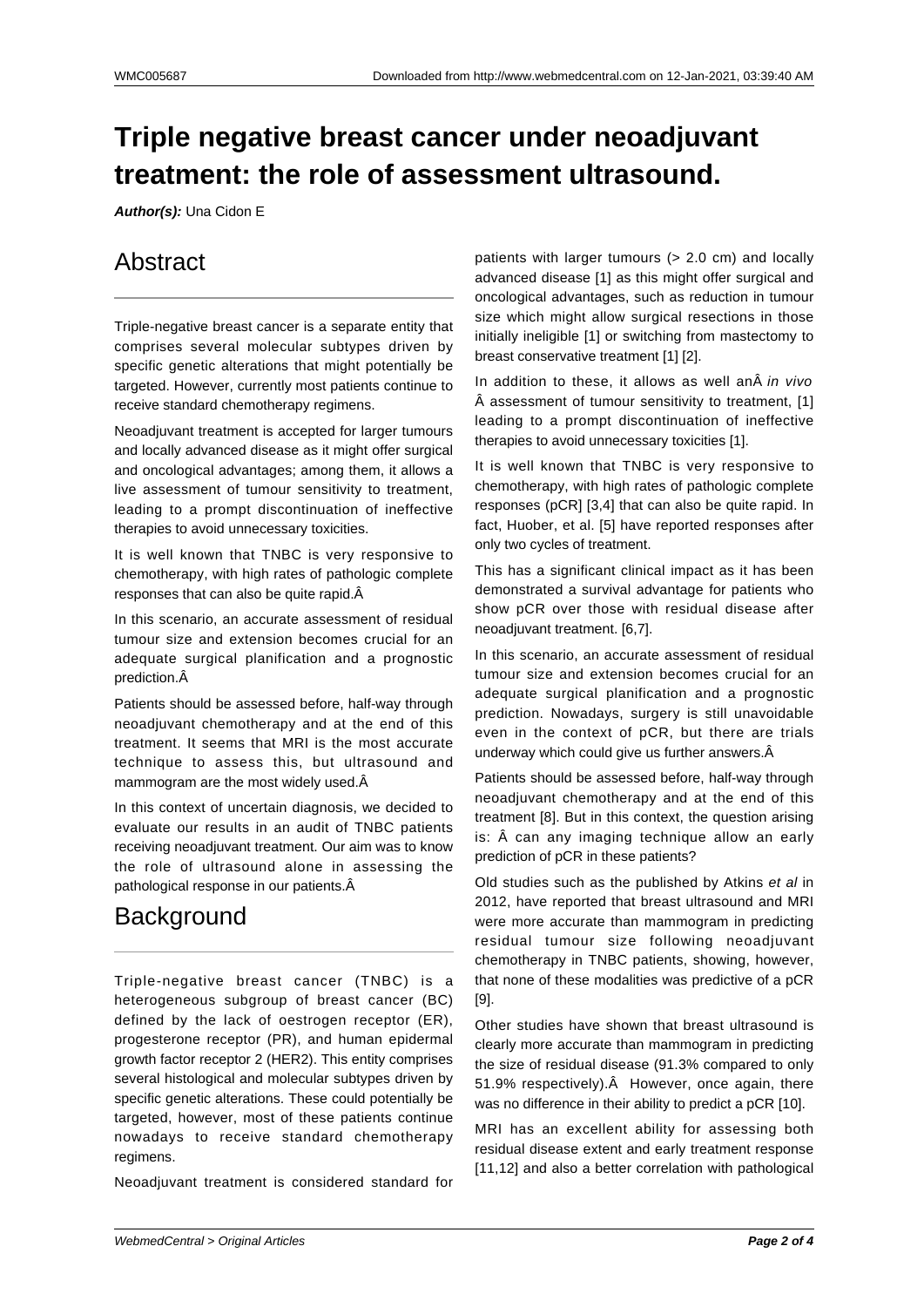#### findings.

However, despite these benefits, it is not performed routinely in all centres, whereas mammogram and ultrasound continue to be the preferred radiological evaluations. Both modalities are performed together rather than separately and predict the amount of residual disease and complete pathological response before any surgical planning.

With all these inconsistent findings, we decided to assess our results in an audit of our TNBC patients. Our aim was to evaluate the role of ultrasound alone in assessing the pathological response in TNBC patients receiving neoadjuvant chemotherapy.

### Audit results

We evaluated the data of 33 patients treated within the previous 12 months. All were women, with a mean age 50 years old (27-70). All received neoadjuvant chemotherapy. Different regimens were used, either Carboplatin and Paclitaxel +/- Olaparib within the Partner trial or the standard FEC/Docetaxel or FEC/Paclitaxel.

Patients were assessed initially, half-way through the chemotherapy and at the end with an US of the breast and axilla. All of them performed a mammogram as well but this was not taken into consideration for our audit purpose. Â

Our results showed that the US helped classify correctly 62.5% of the patients, with a tendency to maximise real pathological benefits as shown in the table 1 and 2.

Table 1:Â

| Response  | Radiological | Pathological | Wrong US classification/ real pathological response |
|-----------|--------------|--------------|-----------------------------------------------------|
| <b>CR</b> | 12           |              | 5/PR                                                |
|           |              |              |                                                     |
| <b>PR</b> | 18           | 12           | 6/1 SD and 5 CR                                     |
|           |              |              |                                                     |
| SD        |              |              | 1/1PD                                               |
|           |              |              |                                                     |
| PD        |              |              |                                                     |

CR  $\hat{a}\in$ " complete response, PR  $\hat{a}\in$ " partial response, SD – stable disease, PR – progressive disease

Table 2:Â

| US<br>classification |            | Diminishing real response | <b>Maximising real response</b> |
|----------------------|------------|---------------------------|---------------------------------|
| Correct              | 20 (62.5%) |                           |                                 |
| Wrona                | 12 (37.5%) | 6(50%)                    | 6(50%)                          |

However, if we consider only response, regardless of complete or partial, and add SD as well to this group, the US is able to classify correctly 96.8% of patients (Table 3).

Table 3:Â

| US response (CR + PR + SD) |                    |
|----------------------------|--------------------|
|                            |                    |
| Correct:                   | (96.8%)<br>24<br>ت |

**Wrong** 1 (3.2%) When we assessed only the ability of predicting pathological CR (pCR), our audit showed 12 pCR but only 5 were correctly diagnosed by the US (41.6%).

### Brief discussion

Our results have clearly evidenced that the US, as radiological evaluation of tumour response in TNBC patients receiving neoadjuvant chemotherapy, is far away from ideal in terms of correct classification of pCR. However, it is able to guess correctly if a patient is responding to chemotherapy in most cases. We only found that it clearly failed when showing radiologically SD as the pathological finding showed clear PD.

Another interesting data from our audit is the fact that the US could underestimate the real benefit but it can also overestimate it in a similar proportion of cases. Â

There are several studies in the published literature showing that although there are different radiological techniques used to assess tumour response in this group of patients, MRI has been found the most accurate of all in patients receiving NACT [13,14].

The definitions of radiological CR are different among imaging techniques even if the procedures use the WHO [15] or the EORTC/ RECIST [16] criteria.

As examples, the study by Schott et al determined the sensitivity of mammogram, US, and MRI for detecting pathological CR (pCR) in this context as 50%, 25%, and 25%, respectively [17].

Shin et al published an accuracy of pCR prediction of 38% for mammography, 13% for US, and 75% for MRI [18]. Our study shows that US is able to predict pCR in >40% of cases.

In our population of patients we seem to have obtained better figures for the role of US in the assessment of response. However, our study is very small and carried out in a single centre, focused only on a specific entity of breast cancer, factors that will diminish the possibility of extrapolation but not the value of these findings to our patients. Â

### Conclusion

Despite our better results, the assessment US continues to give diagnostic uncertainty. Our findings, give us a clear idea of how to interpret US assessments and how to explain adequately to our patients, taking into account the pitfalls of this technique. In this way, patients could be prepared for the potential change in pathological results after